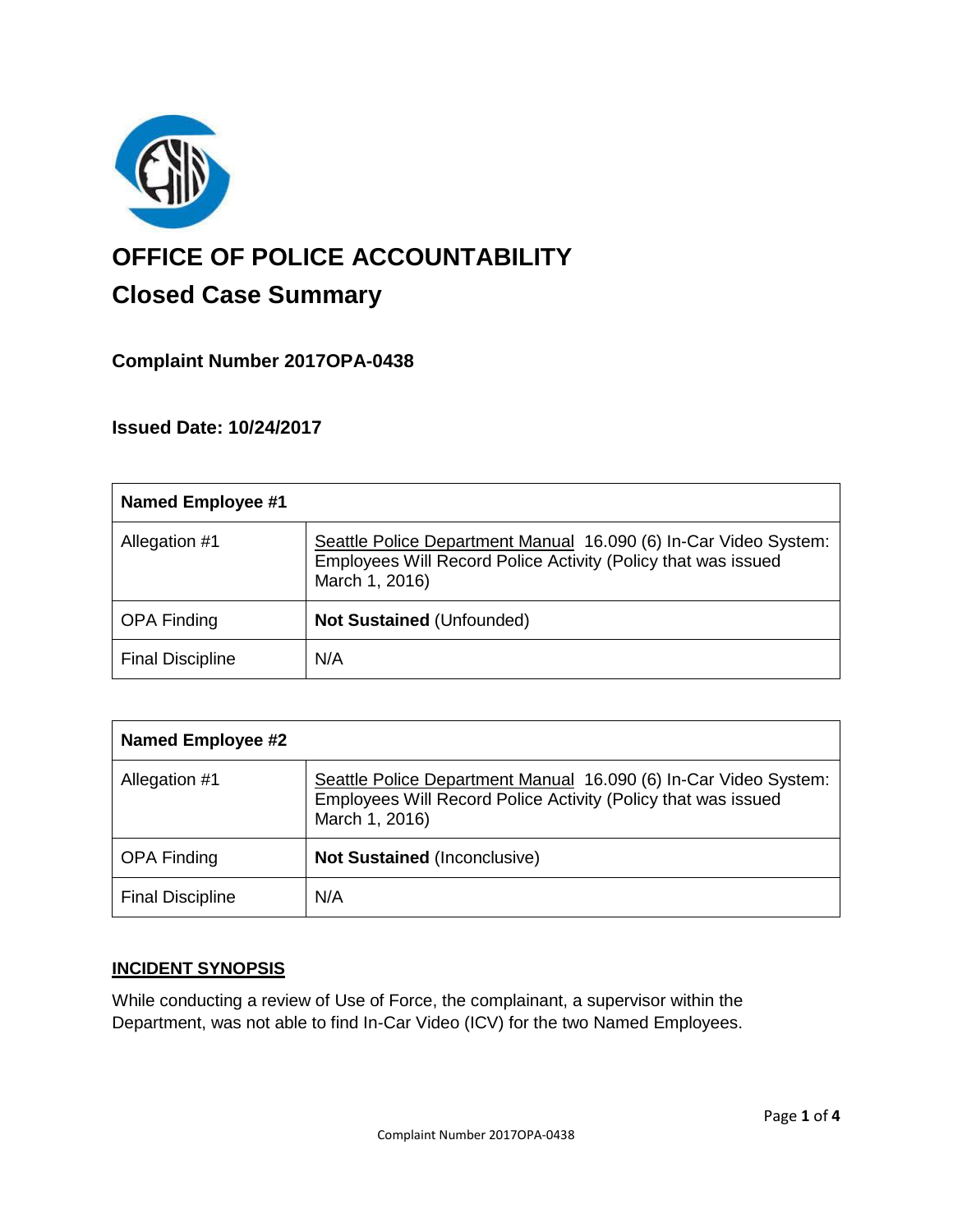#### **COMPLAINT**

The complainant was unable to locate any In-Car Videos (ICV) for the Named Employee during review of a Use of Force. This was the case, even though both had ICV from earlier in their shifts, had reported that they believed their ICVs were activated at the time, and had also reported that they uploaded their videos at the end of their shifts.

#### **INVESTIGATION**

The OPA investigation included the following actions:

- 1. Review of the complaint memo
- 2. Review of In-Car Video (ICV)
- 3. Search for and review of all relevant records and other evidence
- 4. Interviews of SPD employees

## **ANALYSIS AND CONCLUSION**

When asked about the absence of video at his OPA interview, Named Employee #1 indicated that he did, in fact, record ICV on that date. (See NE#1 OPA Interview, at p. 2.) Named Employee #1 stated that even though he did so, when he later reviewed the ICV system there was no record of the video. (See id. at p. 3.) That changed, however, during his last review of the system prior to his OPA interview. (See id.) At that time, Named Employee #1 found an approximately one minute video from the date and time in question. (See id.) This video was ultimately not playable. (See id.)

From OPA's review of Named Employee #1's system log, Named Employee #1 did initiate a recording at approximately 01:06:46 hours via his wireless microphone and stopped the recording at 01:30:57 hours. (See Email Correspondence between OPA and Seattle IT.) Named Employee #1's system log indicated that the video was uploaded at 03:10:50 hours. (See id.) However, the log indicated that shortly thereafter, at 3:13:49 hours, there appeared to be an upload failure for that same video. (See id.) The video appeared to again be successfully uploaded 9 seconds later. (See id.) However, entries at 03:13:58 hours indicated that no data was recorded or was cut and that the video failed to properly upload. (See id.) There were no further indications of a later successful upload and the system was shut down by Named Employee #1 at 03:14:44 hours. (See id.) These errors were confirmed by Seattle IT personnel consulted by OPA. (See id.)

There was very clearly an error with Named Employee #1's system. Based on Named Employee #1's OPA interview, there is no indication that he was aware of this issue. This was a technical malfunction that OPA needed the assistance of IT to understand. As such, in the OPA Director's opinion, it seemed unreasonable to fault Named Employee #1 for not catching and remedying this error.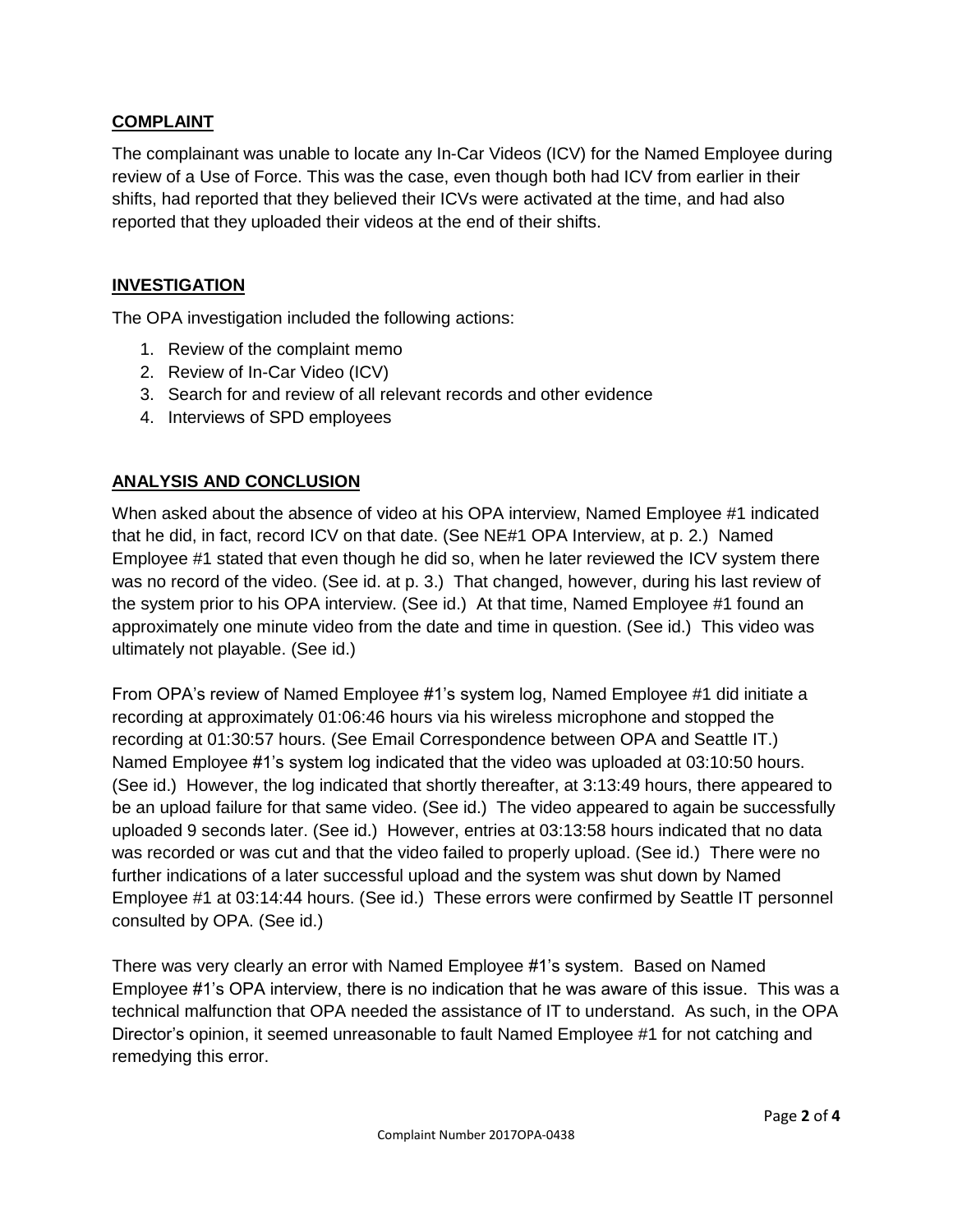Moreover, the system log did, in fact, demonstrate that Named Employee #1 acted in accordance with policy by properly activating his ICV. That a video was not ultimately generated was the fault of Named Employee #1's system, not Named Employee #1 himself.

As with Named Employee #1, there appeared to be technical errors that prevented Named Employee #2's ICV from recording.

Named Employee #2, like Named Employee #1, contended that he did, in fact, activate his ICV on the date and time in question. Named Employee #2 stated that he turned on his ICV when he left the precinct to begin law enforcement activities. (See NE#2 OPA Interview, at p. 2.) He stated that he turned it on via his wireless microphone. (See id. at p. 3.) Named Employee #2 stated that he did not initiate an IT ticket for service for his ICV system because he was not aware that there was a failure to record until he was notified of this issue by the complainant. (See id. at pp. 3-4.)

From information provided to OPA by Seattle IT personnel, the failure to record could likely be traced to two root causes. The first was Named Employee #2's failure to properly input the event type and case identification number for a prior recorded incident. (See Email Correspondence between OPA and Seattle IT.) According to IT, this could have caused a failure to record because the system would not be operational until the above referenced information was entered. (See id.) The second possibility was that the failure to record was related to an error message on Named Employee #2's system log indicating that there was "not enough space on the disk." (See id.) IT confirmed that a lack of disk space could have caused no video to be recorded. (See id.)

SPD Policy 16.090-POL-1(12) requires that officers "enter data for recorded events." If Named Employee #2 failed to do so and this failure caused the absence of a recording, this would be a technical violation of policy. If, however, the failure to record was based on a lack of disk space, this would be matter outside of Named Employee #2's control and expertise. The OPA Director was unable to determine which was the ultimate cause of the failure to record.

However, the OPA Director requested that Named Employee #2 be counseled to remember to properly enter data for recorded events as required by policy.

## **FINDINGS**

#### **Named Employee #1**

#### Allegation #1

A preponderance of the evidence showed that there was very clearly an error with Named Employee #1's system that he was unaware of. Therefore a finding of **Not Sustained** (Unfounded) was issued for *In-Car Video System: Employees Will Record Police Activity.*